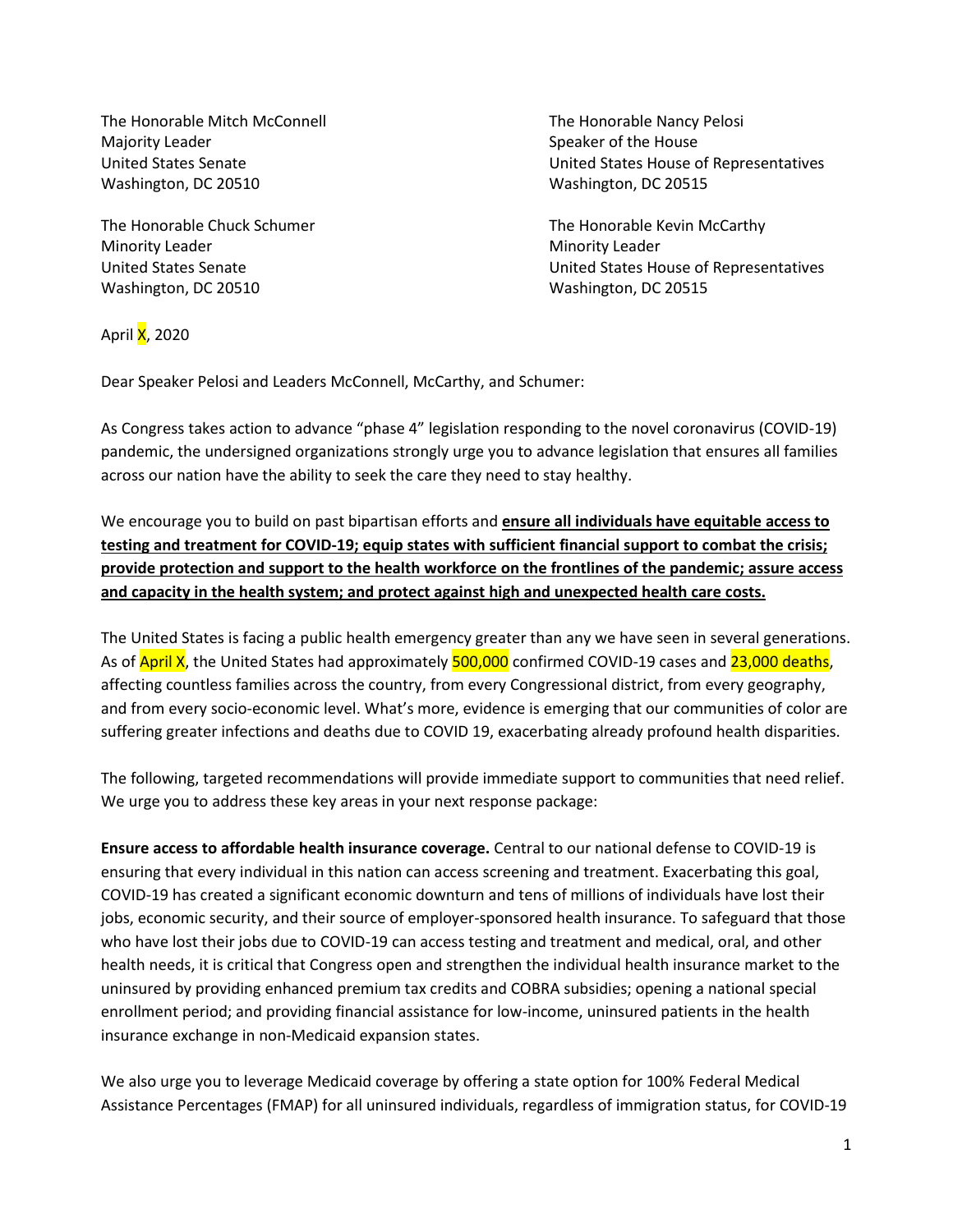screening and treatment, and by replicating the 100% FMAP and phasedown for states newly expanding Medicaid. Finally, it is critical that you immediately invest in robust consumer assistance, particularly in the communities hit hardest by the pandemic such as communities of color, to help newly uninsured individuals navigate health programs and enrollment. Such assistance can be the lynchpin to assuring that newly unemployed individuals and others know about and are availing themselves of health insurance options available to them and their families.

**Provide states, localities, and tribes with the financial support they need.** Support for states, localities, territories, and tribes in previous COVID-19 relief packages was inadequate to the scale of the economic downturn and the scope of the pandemic**.** Congress should build upon previous COVID-19 relief packages and provide states, localities, territories, and tribes the support needed to address public health demands, cover COVID-19 related needs, protect vital state-run programs, and help states absorb the economic impact of this crisis and related economic downturn.

To this end, we urge Congress to provide an additional, short-term increase in FMAP for states, localities, territories, and tribes approximately doubling the percentage increase to FMAP provided for in Section 6008 of the Families First Coronavirus Response Act. We also urge that Congress double the levels of funding for the Coronavirus Relief Fund, provided for in Section 5001 of the Coronavirus Aid, Relief, and Economic Security (CARES) Act. Congress also must maintain current EMAP funding levels for the Children's Health Insurance Program (CHIP). Finally, state and localities should be provided the flexibility to protect essential health care providers from economic distress by utilizing federal health care funding to make retainer payments to essential health care providers. All funding policies described above should be provided for the duration of the pandemic and for the recovery period after the pandemic (for example, continued for 12 months after the pandemic ends).

**Protect the health and safety of essential workers**. Congress must ensure that all workers on the frontlines of this pandemic have the ability to be safe as they do their jobs. This not only protects their health but also protects the health of all families by maintaining essential services and maximum surge-capacity in the health care system. Congress should require full transparency and national coordination around the production and distribution of personal protective equipment (PPE). To address current safety concerns and prepare the nation for returning to workplaces, Congress also should require the Occupational Safety and Health Administration (OSHA) issue an emergency temporary standard on infectious disease that would provide protections to all workers for the duration of the pandemic. Finally, Congress should dramatically improve paid sick leave for workers affected by the pandemic by removing exemptions for certain employers, improving the level of support for lower-wage workers, and expanding access to the benefit.

**Organize and build national public health capacity to safely move beyond large-scale "lock-downs".** The future impact of COVID-19 on our communities is uncertain. Infection and death rates are predicted to increase in the short-term, and experts warn that depending on the effectiveness of our public health strategies, infections could either resurge, or, we could contain the pandemic and prevent further outbreaks. It is critical that public health experts and science drive our national strategies in combating COVID-19. In addition to providing a \$4.5 billion annual increase in public health funding to ensure that infrastructure is in place for this and future outbreaks, Congress should fund the Centers for Disease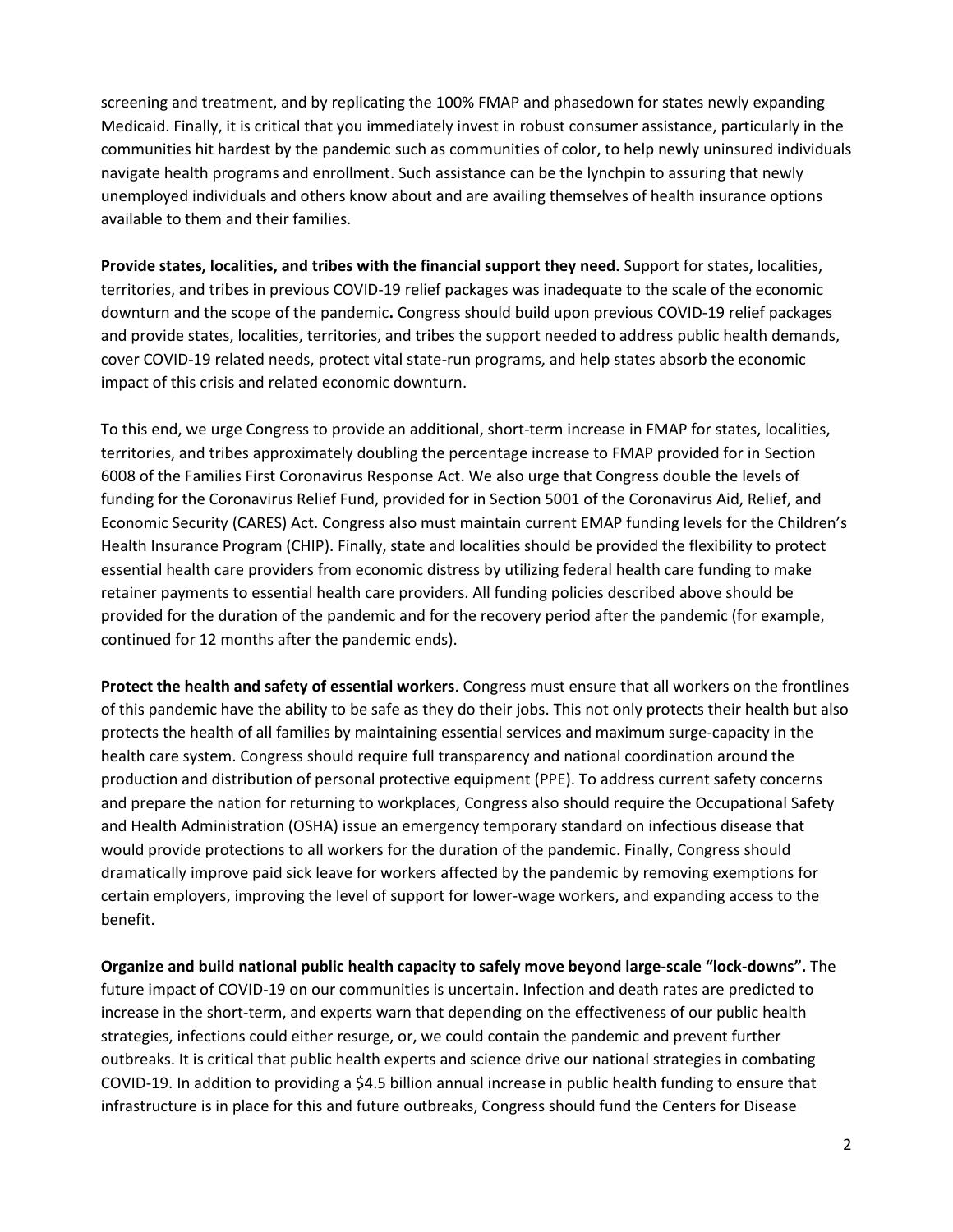Control and Prevention (CDC) at least \$3.6 billion in emergency supplemental funding to lead state efforts to oversee the monitoring and reporting of COVID-19, including comprehensive data collection, as well as to implement testing, tracing, and quarantine plans.

Congress also should ensure that experts at the CDC are leading and coordinating efforts with the National Institutes of Health (NIH), Centers for Medicare and Medicaid Services (CMS), Federal Emergency Management Agency (FEMA), Department of Defense (DOD), private payers, and providers to identify new approaches, best practices, and supporting tools to develop effective COVID-19 strategies as the pandemic's impact on our nation evolves. Moreover, U.S. federal agencies, including the CDC, should be provided flexibility in their procurement and hiring process to act as quickly as possible to secure the public health resources they need to fight the pandemic.

Given the growing evidence that this pandemic is disproportionately sickening and killing communities of color, it is critical that Congress require that CDC and the federal agencies develop strategies to combat COVID-19 that are focused on the unique needs of this population. Moreover, it is critical that Congress require that health and economic data based on race and ethnicity about the impact of the pandemic be collected, made available to researchers, and reported quickly and on a rolling-basis by CDC and other federal and state bodies.

**Protect patient access to care and prohibit price gouging of health care services.** To ensure that individuals have access to safe health care, Congress should provide that telemedicine services are subject to payment parity across all payers. Additionally, as families struggle with both health and economic uncertainties, Congress should enact comprehensive consumer protections from surprise medical bills and prevent price gouging of consumer medical equipment and provider medical equipment. As vaccines and treatment for COVID-19 are developed, Congress must ensure that these drugs remain accessible and affordable to all families by requiring that manufacturers keep prices low and rapidly scale-up production.

**Prioritize children's health and well-being during the pandemic.** While children make up a relatively small portion of the coronavirus patient population, almost every aspect of their daily lives has been disrupted by COVID-19. From the lack of access to well child visits, their regular child care providers, and education in schools; to increased family stress and economic instability due to job loss; and increased anxiety related to isolation; the crisis is having a devastating impact on children's health and well-being.

In addition to continuous, affordable coverage through Medicaid, CHIP, the individual market or employers, Congress must also ensure that children's access to routine services and supports are maintained through new and innovative methods. Specifically, children must be able to utilize telehealth whenever possible to maintain consistent access to their health care providers and the prevention, screening, and treatment services they need to ensure their well-being, including behavioral health, occupational health, and speech therapy services. Congress must also take immediate action to prevent and respond to the rise in child abuse and neglect stemming for COVID-related stress, especially when children lack interactions with the mandatory reporters (health care providers, educators, etc.) that would be most likely to identify these issues. This includes an immediate increase in funding for child welfare programs like CAPTA's Community-Based Child Abuse Prevention grants, the Promoting Safe and Stable Families Program, and the Title IV-E Prevention Program.